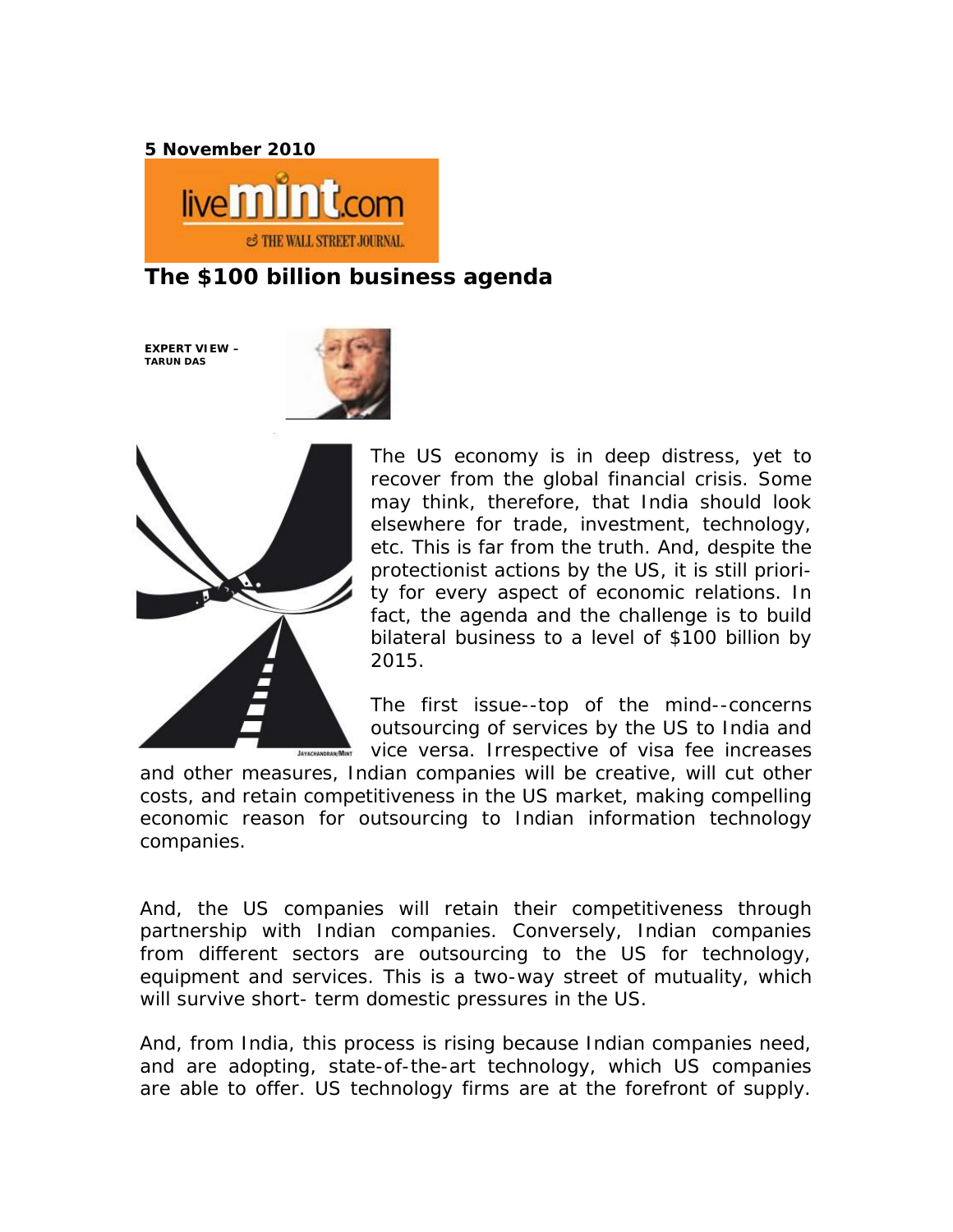This will see steady increase across all industry sectors in India because our companies recognize and accept that competitiveness is a never-ending game and the US is a strong partner.

Second, the Indian infrastructure agenda is massive, over the next 10 years and more. The growing demand for financing, equipment, services, training, standard-setting, etc., offer huge opportunities to US manufacturing, and other companies, for steady business in India. Many of these companies have also set up bases in India, but their products have a significant US component, made in the US. India's infrastructure plans will see a rising US participation in a variety of ways, increasing the volume of bilateral trade and investment. This process is just beginning because the private sector in India is now starting to play a significant role in capacity addition.

Third, for national security reasons, India's de- fence budget is huge- to equip the armed force with modern technology and equipment. There is no question that US companies are at the cut- ting edge of defence technology. And, the process of India diversifying its sources of supply has begun. The procurement of US products and services will only see significant step-up-- not overnight, not through any dramatic shift--just simply because the work of re-equipping India's defence system is behind schedule. India will also turn to the US for technology, equipment and training services for the internal security infrastructure to be able to deal with terrorism.

Fourth, in the energy area, be it oil and gas, coal and renewable energy, the links between the US and India are increasing steadily. And, this is going beyond products and services, exploration and drilling, to research and development cooperation. A new addition to the agenda will be nu- clear power--despite of the nuclear liability issue that is being addressed. The next 10 years will witness an explosion of energy business between the two countries, again two-way traffic, which includes Indian investment into the US, creating jobs there and accessing technology needed by India.

Fifth, the traditional area of food and agriculture, but with a very new focus--the "evergreen"partnership--to help upgrade Indian agricultural research, technology and productivity. To help make Indian agriculture competitive, not just in India, but globally. Also, to build food security at affordable cost. A new era of cooperation is beginning with a significant role for the private sector of the two countries but, also involving agricultural research institutes, agricultural universities,